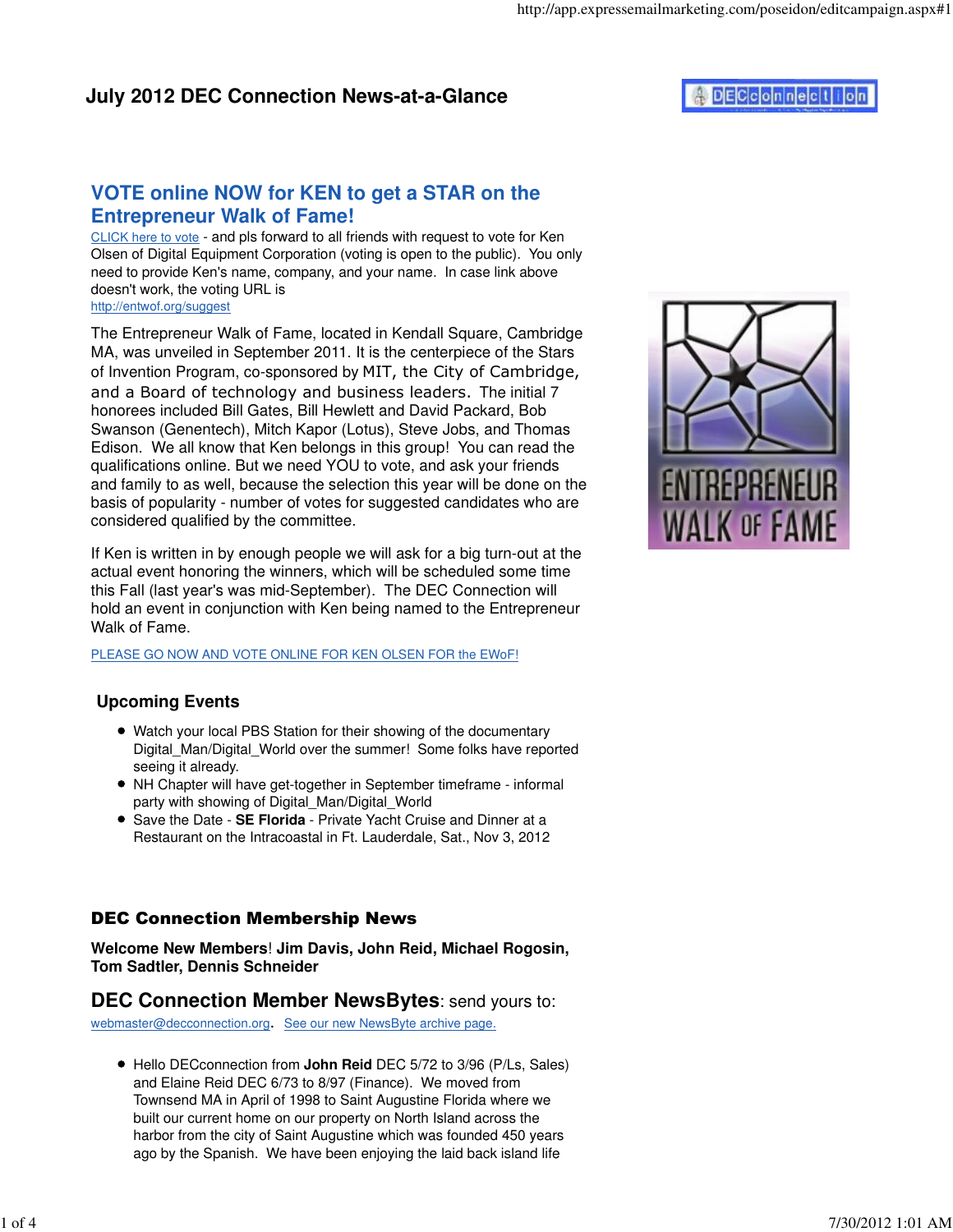since our return. I play golf once a week and scuba dive in South Florida every other Thursday. Come on down and visit our island -- you may never want to leave! jlremb@att.net

- **Ray Humphrey** sent in a wonderful Digital story about how we got picture badges. Read it, and others, on our website here. rayhumphrey@earthlink.net
- From **Dennis Schneider**: Kerry and I still live in Nashua, NH. Kerry spends half her time as a professional actress. Our son Brian is an attorney in Washington, DC – with two daughters. Our daughter Lauren lives in Newton – one daughter. I made the move to healthcare 6 years ago. I'm now VP, Marketing, Pharmacy Drug Delivery at Baxter Healthcare. Still doing stage lighting as a hobby. Almost 19 years post-Digital. Dennis\_Schneider@onpoint.mv.com
- From **Ellie Dubie**: I worked at DEC from 1976 until 1994; and after taking a few months off I started temporary work at Fidelity Investments. My temporary position grew into a permanent position within a year at the World Trade Center in Boston. My position there was as an Electronic Publishing Specialist -- in 1997 I was promoted and moved to Merrimack, NH as a Senior Electronic Publishing Specialist. At Fidelity, my position included many things -- from typesetting, to graphic design, etc., on Annual and Semiannual reports and prospectus' reports. I interfaced each day with business partners who were legal specialists and accounting managers, which was a great life experience that I enjoyed very much. By spring of 2011, I decided to retire as my commute of an hour to work and an hour home was taking a toll on me. My retirement was in June of 2011. edubie4@comcast.net
- From **Michael Rogosin**: Michael Rogosin and Marilyn Davison formed Whycroft LLC in January this year to help technology entrepreneurs achieve success. Building on over 6 years of experience with one of Europe's leading Business Angel Groups – the Sophia Business Angels – coaching entrepreneurs, developing compelling business plans and presentations and introducing the young companies to our networks and contacts - as well as our own extensive background in sales and marketing in the US and Europe we provide a unique perspective on global business development, leadership and strategy.

We are also both teaching MSc and MBA courses in Leadership, Innovation and Entrepreneurship at SKEMA Business School and EDHEC. We have helped numerous US and European companies raise capital, close first accounts in new territories, and build their businesses on a global level. mrogosin@whycroft.com

#### **Sad News Department**

I would like to report that my husband, **Jozsef "Joe" Bukkhegyi** passed away on June 4th. Joe started at the Mill in 1969 as supervisior of the board shop. He was proud of his badge number of 8152. He held many different positions at the Mill over the years. He also traveled to Puerto Rico during the height of the activity there. He always enjoyed running into other DEC people and regarded his years at DEC as the happiest of his life. Beverly Bukkhegyi CWhorses@aol.com

(Joe was a DECconnection member -- see complete obituary and some nice photos on our Memorials page.)